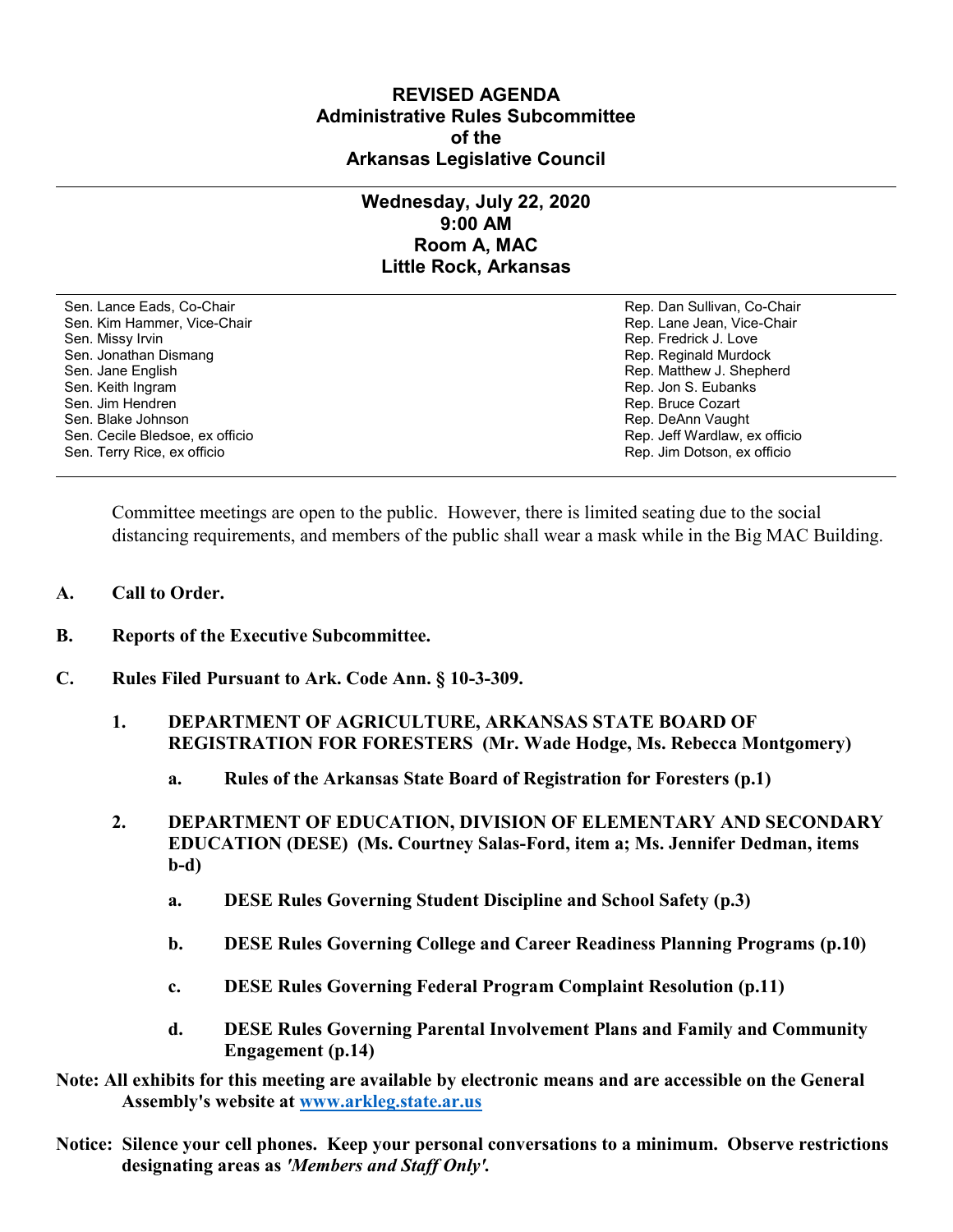- **3. STATE BOARD OF ELECTION COMMISSIONERS (Mr. Chris Madison)**
	- **a. Rules for County Election Commissioners Training (p.15)**
	- **b. Rules for Poll Worker & County Clerk Training (p.17)**
- **4. DEPARTMENT OF ENERGY AND ENVIRONMENT, DIVISION OF ENVIRONMENTAL QUALITY (Mr. Micheal Grappe)**
	- **a. Rule 19, Rules of the Arkansas Plan of Implementation for Air Pollution Control (p.20)**
- **5. DEPARTMENT OF HEALTH, SECTION OF EMERGENCY MEDICAL SERVICES (Mr. Greg Brown, Ms. Christy Kresse, Ms. Laura Shue)**
	- **a. Rules for Emergency Medical Services (p.21)**
- **6. DEPARTMENT OF HEALTH, DIVISION OF HEALTH RELATED BOARDS AND COMMISSIONS, STATE BOARD OF ACUPUNCTURE & RELATED TECHNIQUES (Ms. Maria Sailing, Mr. Matt Gilmore)**
	- **a. Rules of the Arkansas State Board of Acupuncture & Related Techniques (p.26)**
- **7. DEPARTMENT OF HEALTH, DIVISION OF HEALTH RELATED BOARDS AND COMMISSIONS, STATE MEDICAL BOARD (Mr. Kevin O'Dwyer, Mr. Matt Gilmore)**
	- **a. Rule 6 – Rules Governing the Licensing and Practice of Occupational Therapists (p.28)**
	- **b. Rule 24 – Proposed Amendments to Rule 24 Governing Physician Assistants (p.29)**
	- **c. Rule 37 – Arkansas Graduate Registered Physician Act (p. 30)**
	- **d. Rule 44 – Pre-Licensure Criminal Background Check (p.30)**
- **8. DEPARTMENT OF HEALTH, DIVISION OF HEALTH RELATED BOARDS AND COMMISSIONS, STATE BOARD OF PHARMACY (Mr. John Kirtley, Mr. Luke Daniel, Mr. Matt Gilmore)**
	- **a. Rule 1 – General Operations (p.31)**
	- **b. Rule 2 – Pharmacists (p.33)**
	- **c. Rule 3 – Pharmacy Technicians (p.34)**
	- **d. Rule 11 – Criminal Background Checks (p.35)**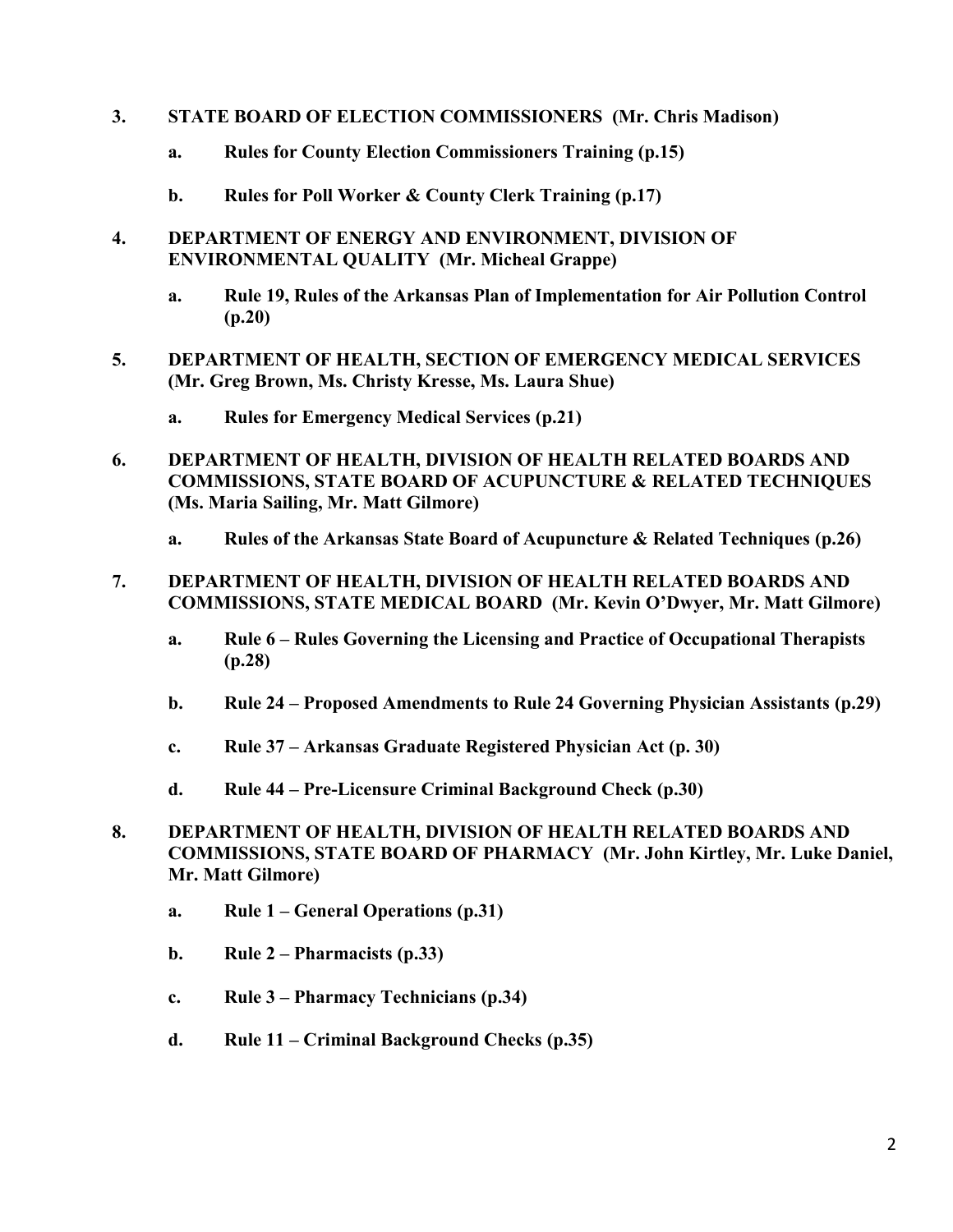- **9. DEPARTMENT OF HEALTH, DIVISION OF HEALTH RELATED BOARDS AND COMMISSIONS, STATE BOARD OF PHYSICAL THERAPY (Ms. Nancy Worthen, Mr. Matt Gilmore)**
	- **a. Arkansas State Board of Physical Therapy Rules (p.37)**
- **10. DEPARTMENT OF HEALTH, DIVISION OF HEALTH RELATED BOARDS AND COMMISSIONS, STATE BOARD OF EXAMINERS IN SPEECH-LANGUAGE PATHOLOGY AND AUDIOLOGY (Mr. Matt Gilmore)**
	- **a. Arkansas Board of Examiners in Speech-Language Pathology and Audiology Rules (p.39)**
- **11. DEPARTMENT OF HUMAN SERVICES, DIVISION OF AGING, ADULT, AND BEHAVIORAL HEALTH SERVICES (Mr. Mark White, Ms. Patricia Gann)**
	- **a. Arkansas Long Term Care Ombudsman Program Policies (p.60)**
- **12. DEPARTMENT OF HUMAN SERVICES, DIVISION OF CHILDREN & FAMILY SERVICES (Mr. Mark White, Ms. Christin Harper)**
	- **a. Private Licensed Placement Agency Resource Homes (p.72)**
- **13. DEPARTMENT OF HUMAN SERVICES, DIVISION OF COUNTY OPERATIONS (Mr. Mark White, Ms. Mary Franklin)**
	- **a. Medical Services Policy Manual Section E-200 (p.78)**
- **14. DEPARTMENT OF HUMAN SERVICES, DIVISION OF MEDICAL SERVICES (Mr. Mark White, Ms. Janet Mann)**
	- **a. Ambulance Services – SPA 2020-0009 and Transportation Provider Manual (p.80)**
	- **b. Medication Assisted Treatment Including the Following Provider Manuals: Federally Qualified Health Center 1-19, Hospital-5-19, Nurse Practitioner-3-19, Outpatient Behavioral Health Services-1-19, Physician-4-19 and Rural Health Clinic-1-19; Pharmacy-2-19; Section I-4-19; State Plan Amendment #2020-0013**
- **15. DEPARTMENT OF LABOR AND LICENSING, DIVISION OF OCCUPATIONAL & PROF. LICENSING BOARDS AND COMMISSIONS, AUCTIONEER'S LICENSING BOARD**
	- **a. Rules of the Arkansas Auctioneer's Licensing Board**
- **16. DEPARTMENT OF LABOR AND LICENSING, DIVISION OF OCCUPATIONAL & PROF. LICENSING BOARDS AND COMMISSIONS, STATE BOARD OF BARBER EXAMINERS (Ms. Phyllis Jacobson, Ms. Denise Oxley)**
	- **a. Rules for Barbering (p.84)**